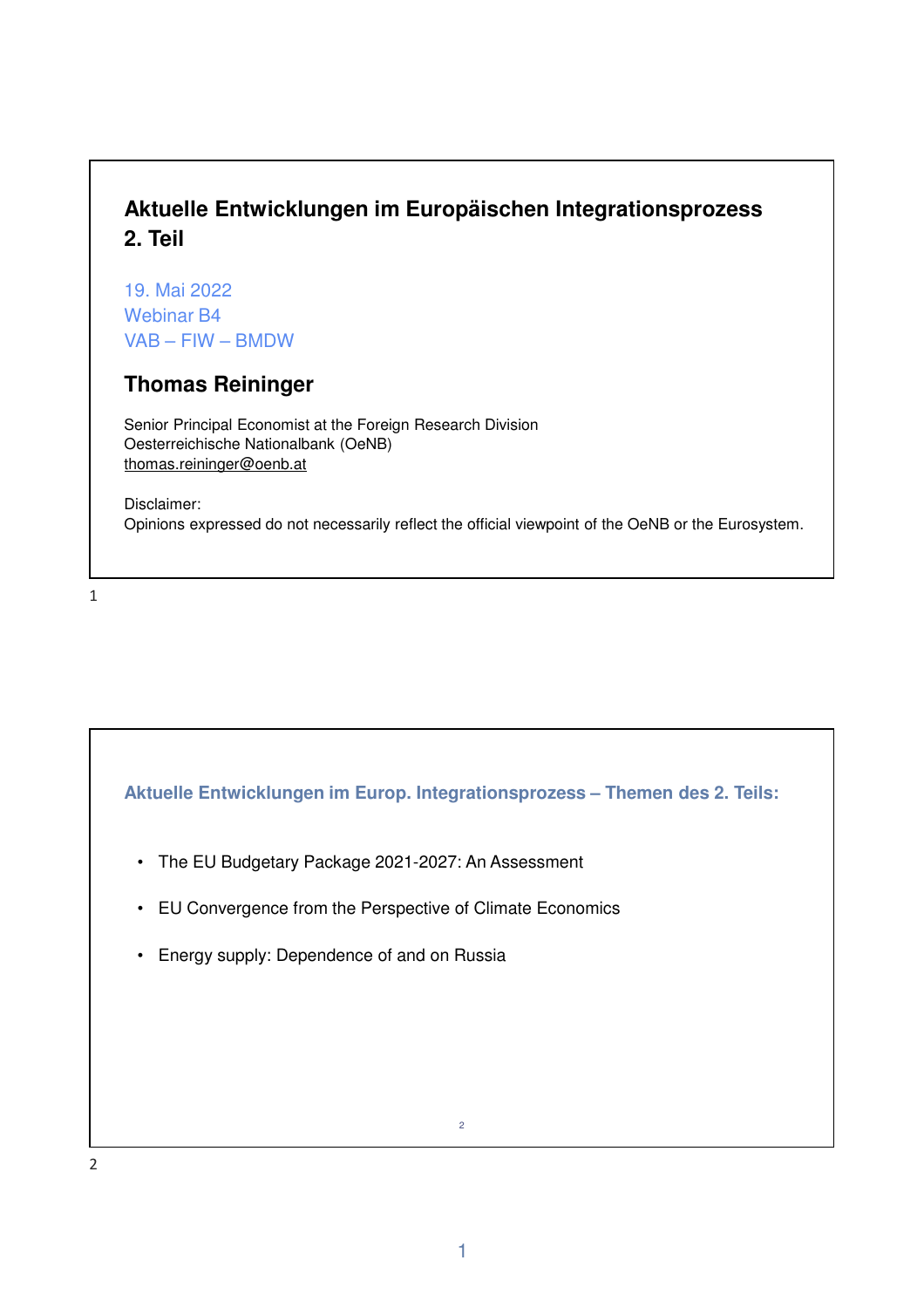## **The EU Budgetary Package 2021-2027: An Assessment**

### **Overview of the main legal elements of the budgetary package**

#### **Expenditures:**

- Multi-annual Financial Framework (MFF) … 'the financial framework'
- EU Recovery Instrument 'Next Generation EU' (EURI-NGEU) … 'the recovery instrument'
- 'Rule-of-law' regulation: Regime of conditionality for EU budget protection
- Sectoral legislation for spending programmes (under MFF and EURI-NGEU)

#### **Revenues:**

- Own Resources (OR) decision by the Council
	- o Without requirement of European Parliament (EP) consent
	- o Ratification by national parliament of each MS required and achieved

#### **Inter-institutional agreement (IIA):**

between European Parliament, Council and European Commission

4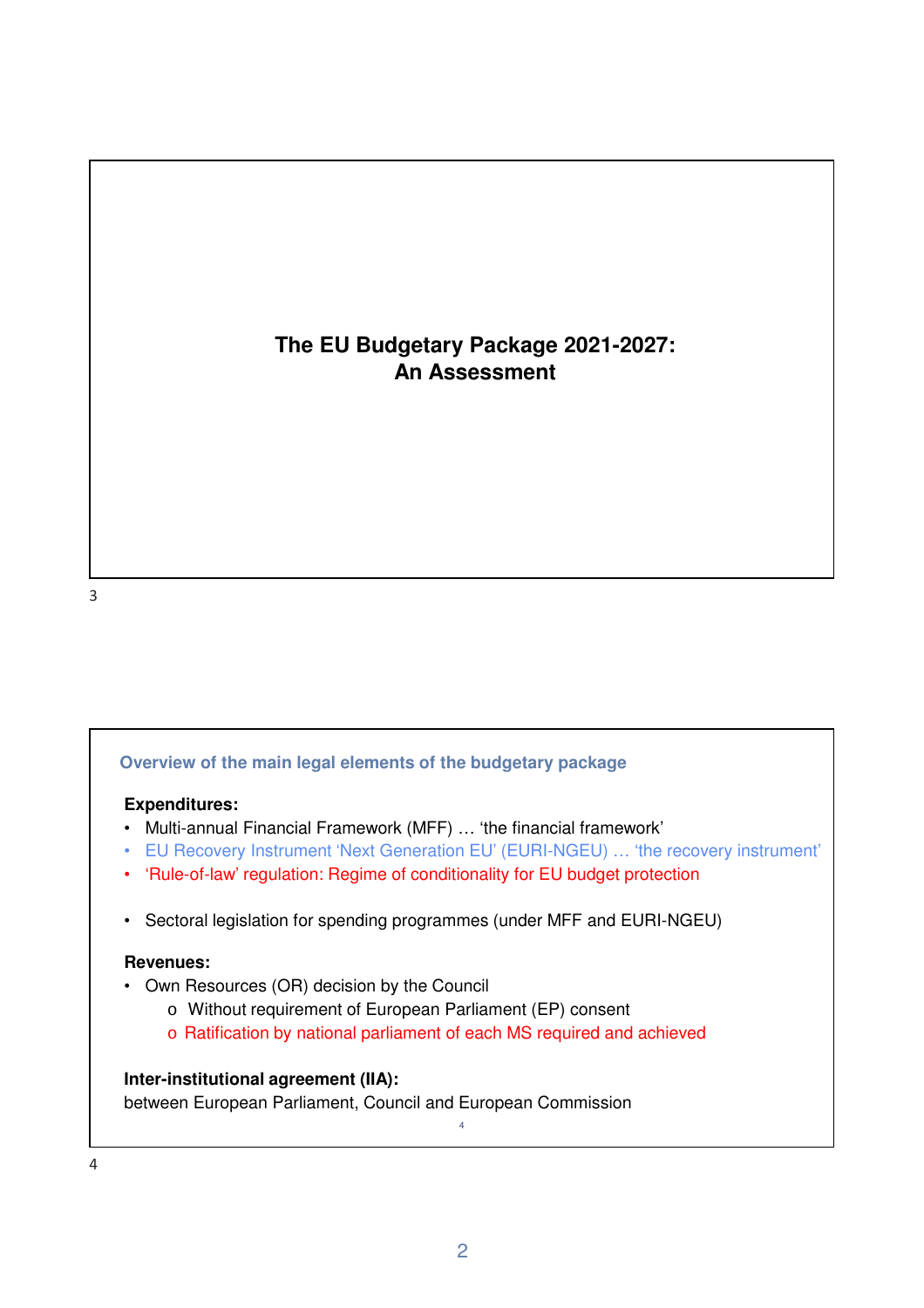### **Main multi-annual figures and spending structure**

| <b>Commitment appropriations</b>                                 | <b>Expenditures</b> | Loans |  |
|------------------------------------------------------------------|---------------------|-------|--|
| EUR billion, in 2018 prices                                      |                     |       |  |
| MFF 2021-2027                                                    | 1,074               |       |  |
| EURI-NGEU 2021-2023 (paid until 2026)                            | 390                 | 360   |  |
| <b>Total</b>                                                     | 1,464               | 360   |  |
|                                                                  |                     |       |  |
| 75% of total expenditures in 4 areas; 100% of loans in 1 area:   |                     |       |  |
| 1. Agriculture and Maritime Policy                               | 24%                 |       |  |
| 2. Recovery & Resilience                                         | 23%                 | 100%  |  |
| 3. Regional Development and Cohesion                             | 20%                 |       |  |
| 4. Social Cohesion and Values                                    | 8%                  |       |  |
| Note: Expenditures include grants and provisions for quarantees. |                     |       |  |

5

## **Comment 1: The EU budgetary package 2021-2027 is a major step forward**

### **EURI-NGEU enhances the MFF:**

- Common EU response to COVID-19 impact
- To advance cohesion, growth potential, climate-related structural change
- Funded by common capital market borrowing
- Backed by (suite of) pro-rata guarantees by MS for net repayments due 2027 to 2058
- To fund repayment: Roadmap agreed for new OR

#### **Stronger focus on climate policy:**

- Raise overall climate target to 30% of total expenditures (MFF + EURI).
- Fund 30% of EURI via issuance of 'green bonds'
- 6 (social support to exit climate-damaging production) • New climate-specific program 'Just Transition Fund'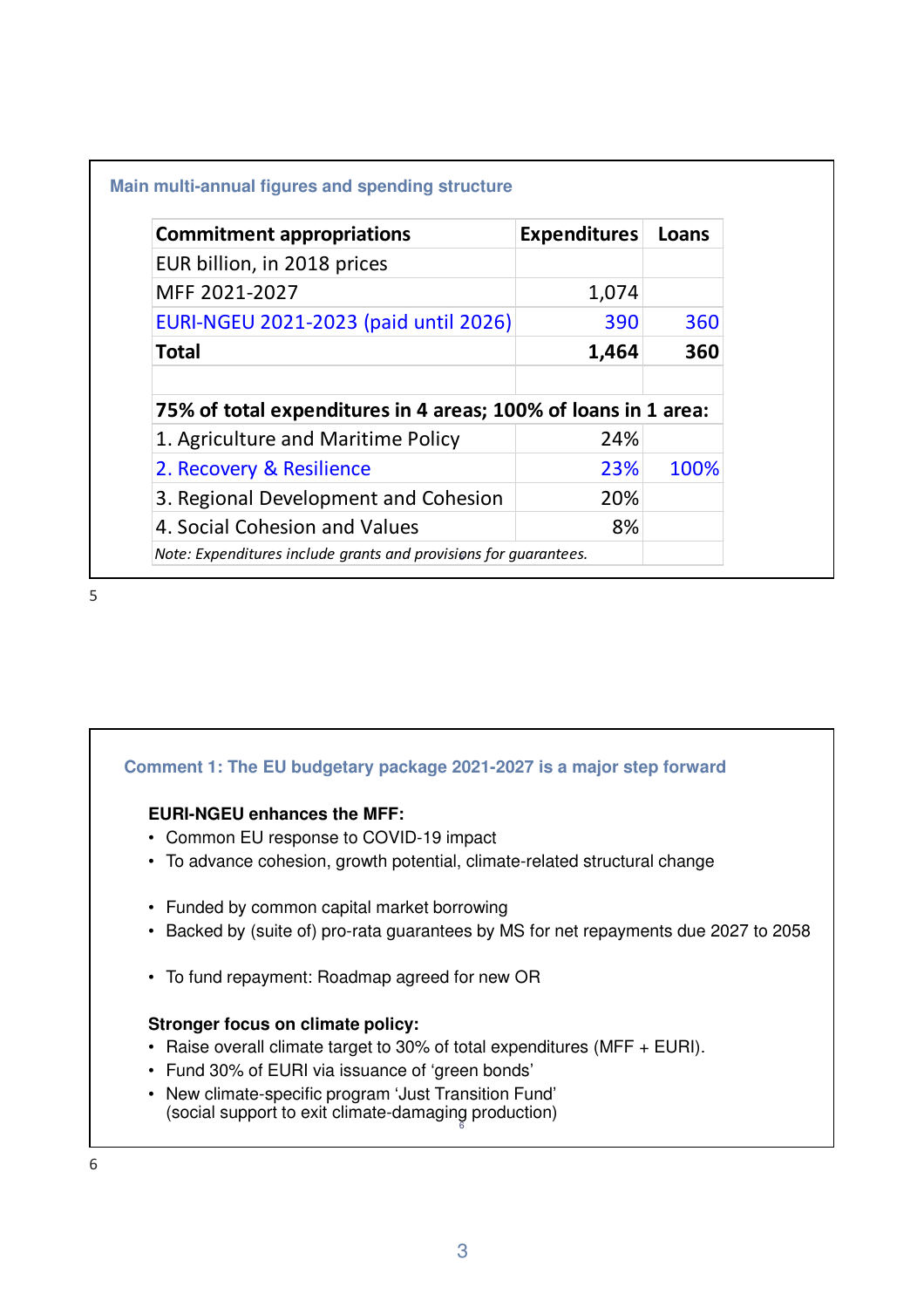

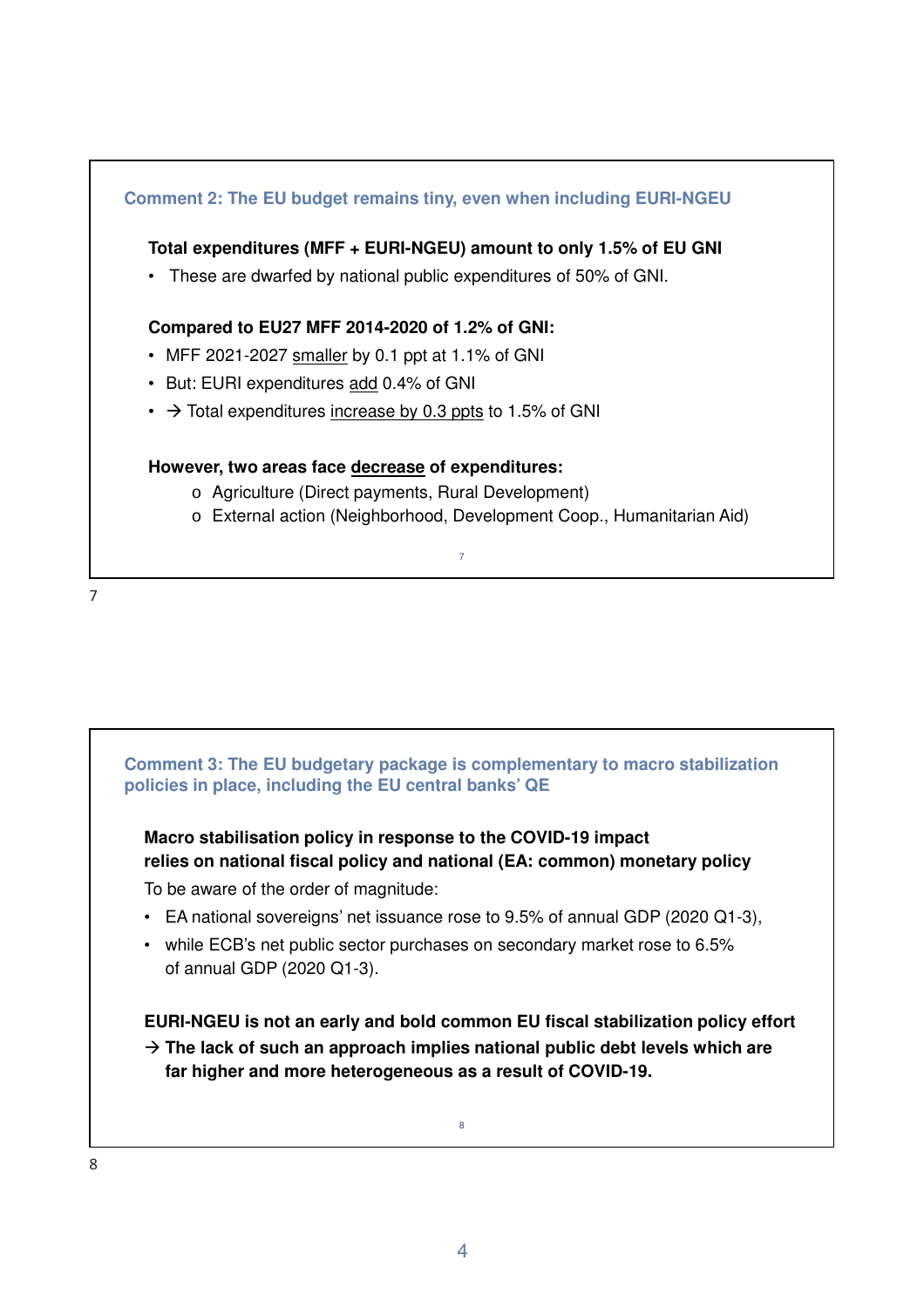

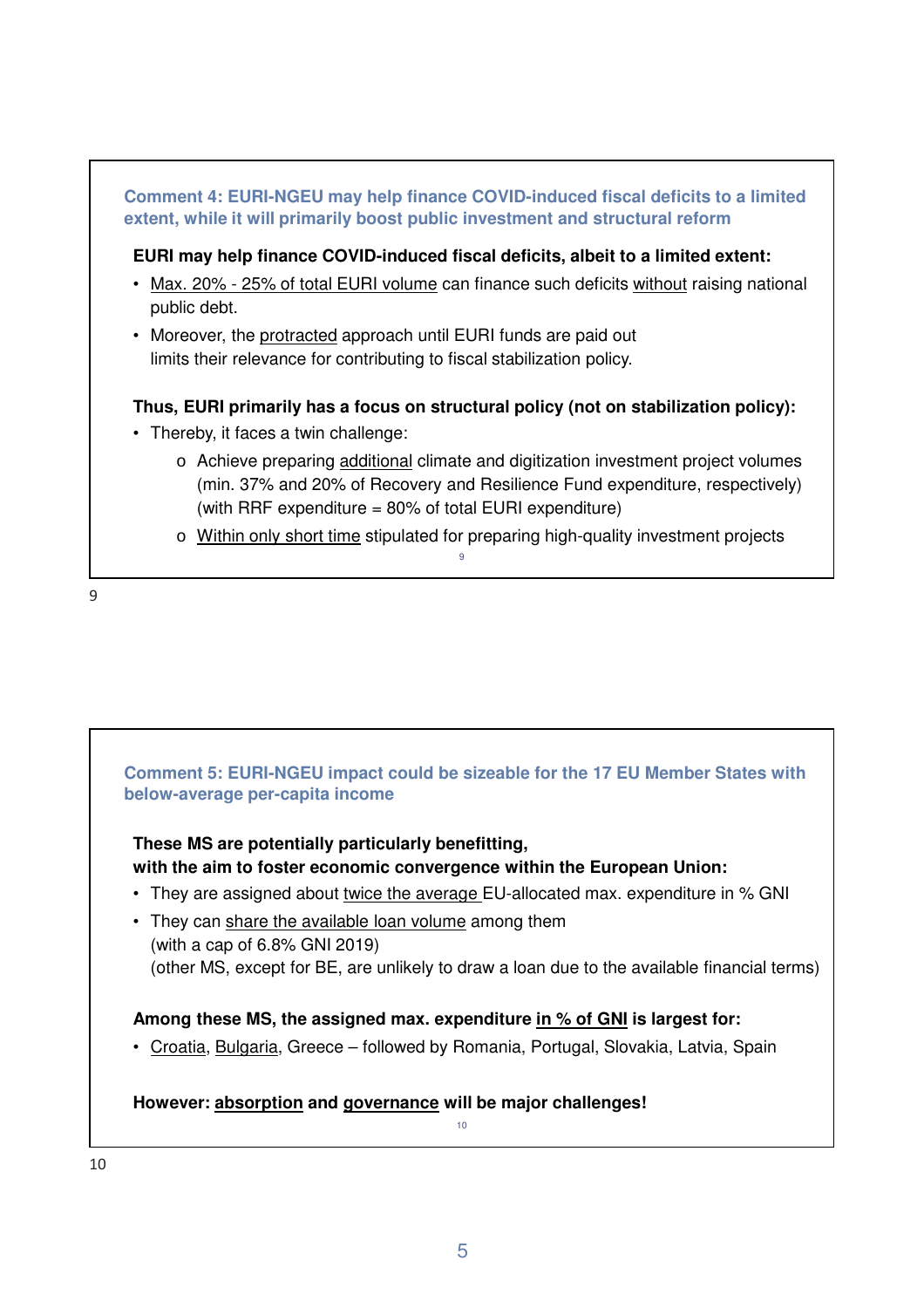| Total allocated EU funds from ERDF, ESF and, if applicable, CF<br>(ERDF: Europ. Regional Development Fund, ESF: European Social Fund, CF: Cohesion Fund) |      |                                                                                                                                       |
|----------------------------------------------------------------------------------------------------------------------------------------------------------|------|---------------------------------------------------------------------------------------------------------------------------------------|
|                                                                                                                                                          |      | Unweighted mean of Unweighted mean of<br>EU Member States with EU Member States with<br>above-average GNI p.c. below-average GNI p.c. |
| <b>MFF</b> payment rates:                                                                                                                                |      |                                                                                                                                       |
| After 50% of the time for payments                                                                                                                       |      |                                                                                                                                       |
| (= after 71% of the time for commitments)                                                                                                                |      |                                                                                                                                       |
| MFF 2007-2013 (2011)                                                                                                                                     | 39.7 | 32.9                                                                                                                                  |
| MFF 2014-2020 (2018)                                                                                                                                     | 26.9 | 24.7                                                                                                                                  |
| After 70% of the time for payments                                                                                                                       |      |                                                                                                                                       |
| (= after 100% of the time for commitments)                                                                                                               |      |                                                                                                                                       |
| MFF 2007-2013 (2013)                                                                                                                                     | 66.9 | 61.4                                                                                                                                  |
| MFF 2014-2020 (2020)                                                                                                                                     | 53.7 | 52.4                                                                                                                                  |
| After 100% of the time for payments                                                                                                                      |      |                                                                                                                                       |
| MFF 2007-2013 (2016)                                                                                                                                     | 99.2 | 98.5                                                                                                                                  |
| MFF 2014-2020 (2023)                                                                                                                                     | n.a. | n.a.                                                                                                                                  |
|                                                                                                                                                          |      |                                                                                                                                       |

| Ad Comment 4 and 5: On the time-frame and the absorption of EU funds (2)                                                                                                       |
|--------------------------------------------------------------------------------------------------------------------------------------------------------------------------------|
| <b>Multi-annual Financial Framework (MFF):</b><br>$\bullet$                                                                                                                    |
| Full commitment period: <b>7 years</b><br>$\qquad \qquad -$                                                                                                                    |
| Full payment period: <b>10 years</b> $(7y + 3y)$ grace)<br>$\overline{\phantom{0}}$                                                                                            |
| <b>Compared to:</b>                                                                                                                                                            |
| <b>Recovery and Resilience Facility (RRF):</b><br>٠                                                                                                                            |
| Full commitment period: 3 years<br>$\overline{\phantom{m}}$                                                                                                                    |
| RRF Regulation: Art. 12 (2.) iVm Art. 23 (1.): Until 31 December 2022,<br>$\circ$<br>the Commission shall make available for allocation 70 % of the amount                     |
| RRF Regulation: Art. 12 (3.) iVm Art. 23 (1.): From 1 January 2023 until 31 December 2023,<br>$\circ$<br>the Commission shall make available for allocation 30 % of the amount |
| Full payment period: 6 years (quasi $3y + 3y$ grace):<br>$\overline{\phantom{m}}$                                                                                              |
| RRF Regulation: Art. 24 (1.): Payments  shall be made by 31 December 2026<br>$\circ$                                                                                           |
| Different conditionality than that of MFF structural funds:<br>$\qquad \qquad -$                                                                                               |
| Mostly on public sector, education/training, green transition, and digitalisation<br>$\circ$                                                                                   |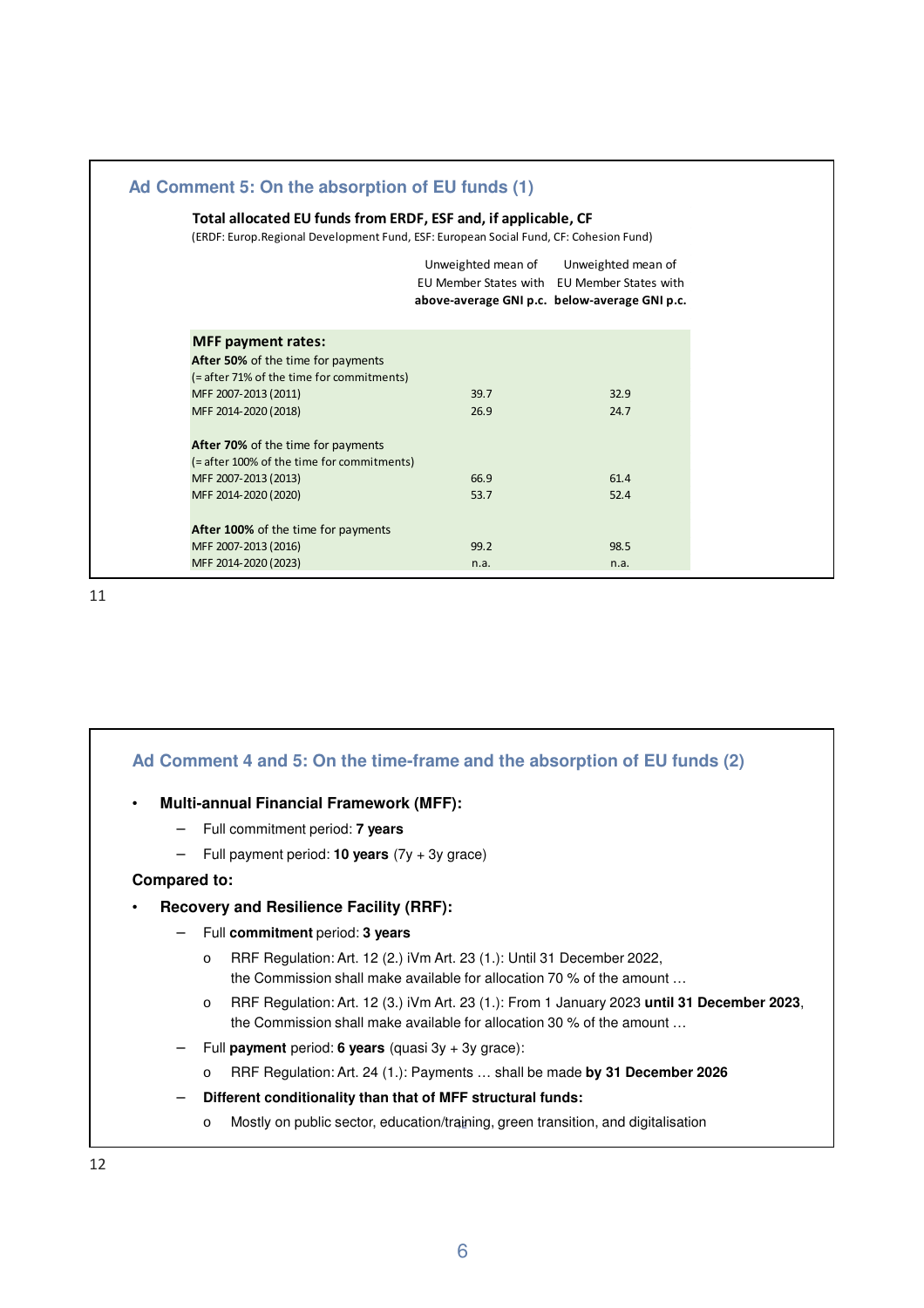### **Ad Comment 5: Procedural state of play**

#### • **22 EU-MS:**

- − RRP assessed by the Commission
- − RRP decided by the Council (Council implementing decision Art.20 RRF-Regulation taken)
- − RRP implementation ongoing, with first disbursements in summer 2021 (pre-financing up to 13%)

#### • **2 EU-MS (Bulgaria, Sweden): RRP finally assessed not until early May 2022**

- − Bulgaria: Elections (April, July, November), then cabinet formation until mid Dec. 2021.
- − Sweden: Government crisis, then cabinet formation until end Nov. 2021.
- **2 EU-MS (Hungary, Poland): RRP submitted but not yet finally assessed**
	- − Conflict over the Rule of Law.
- **1 EU-MS (Netherlands): RRP not yet submitted**
	- − Elections (17 March 2021), then cabinet formation until mid Jan. 2022.

13

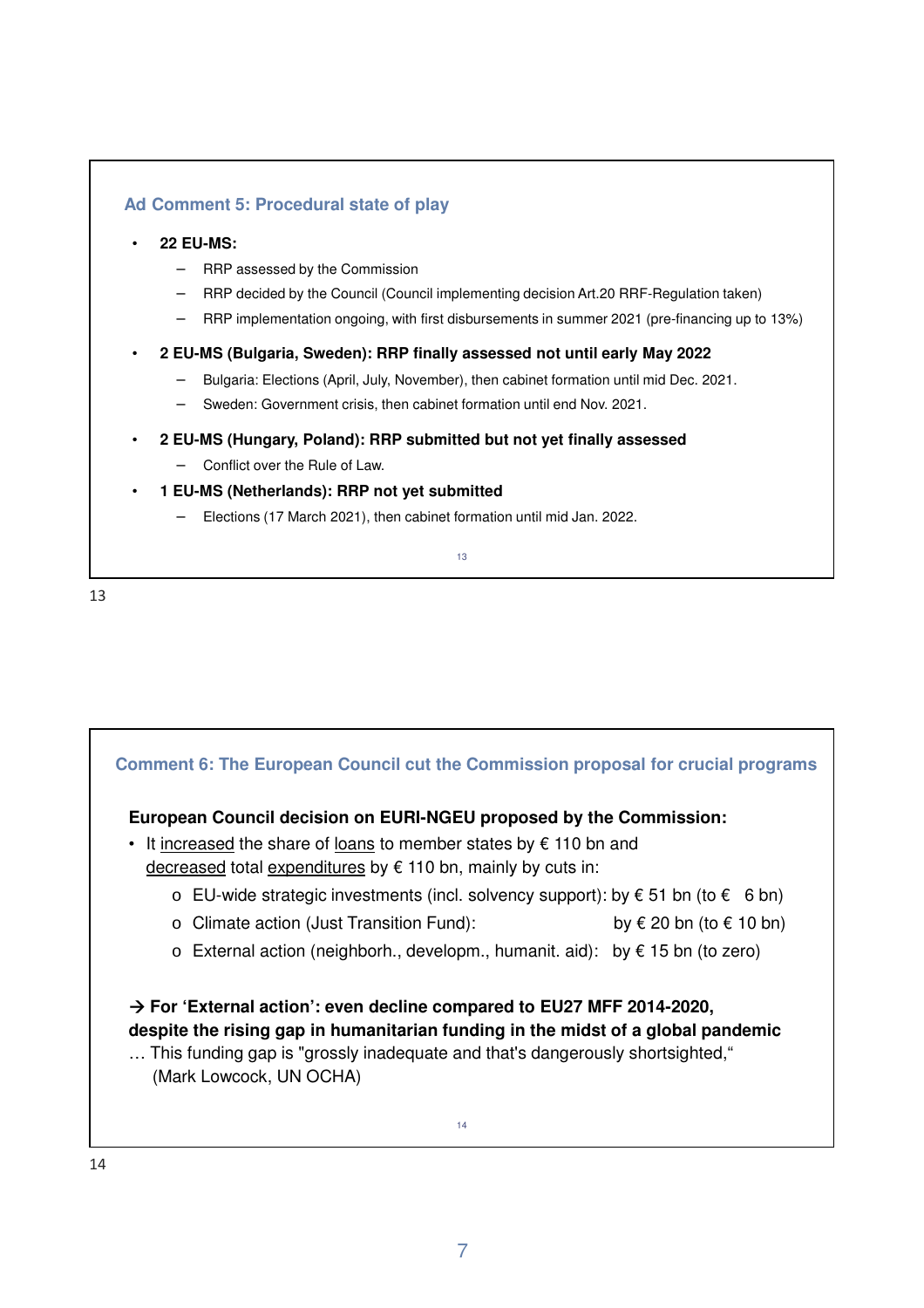

# **Comment 8: Progress on the revenue side is still incomplete and further negotiations must follow soon**

## **New Own Resources (OR) in 2021-2027:**

- 2021: MS national contribution based on non-recycled plastic packaging waste quantity (yet lump-sum reductions for MS with below-average per-capita income)
- 2023: Agreed plan to introduce:
	- o Carbon border adjustment mechanism (CBAM),
	- o Digital levy
	- o Emissions-Trading-System (ETS)-based contribution (e.g. maritime, aviation)
- 2026: Agreed plan to introduce 'additional new OR', 'which could include':
	- o Financial Transaction Tax (FTT)
	- o Contribution linked to the corporate sector

## **But: Implementing this roadmap must still be negotiated!**

inequalities that are rising further due to CO $\mathrm{V}$ ID-19, like e.g. net wealth taxes. **→ Question** whether 'additional new OR' could include taxes to address the sizeable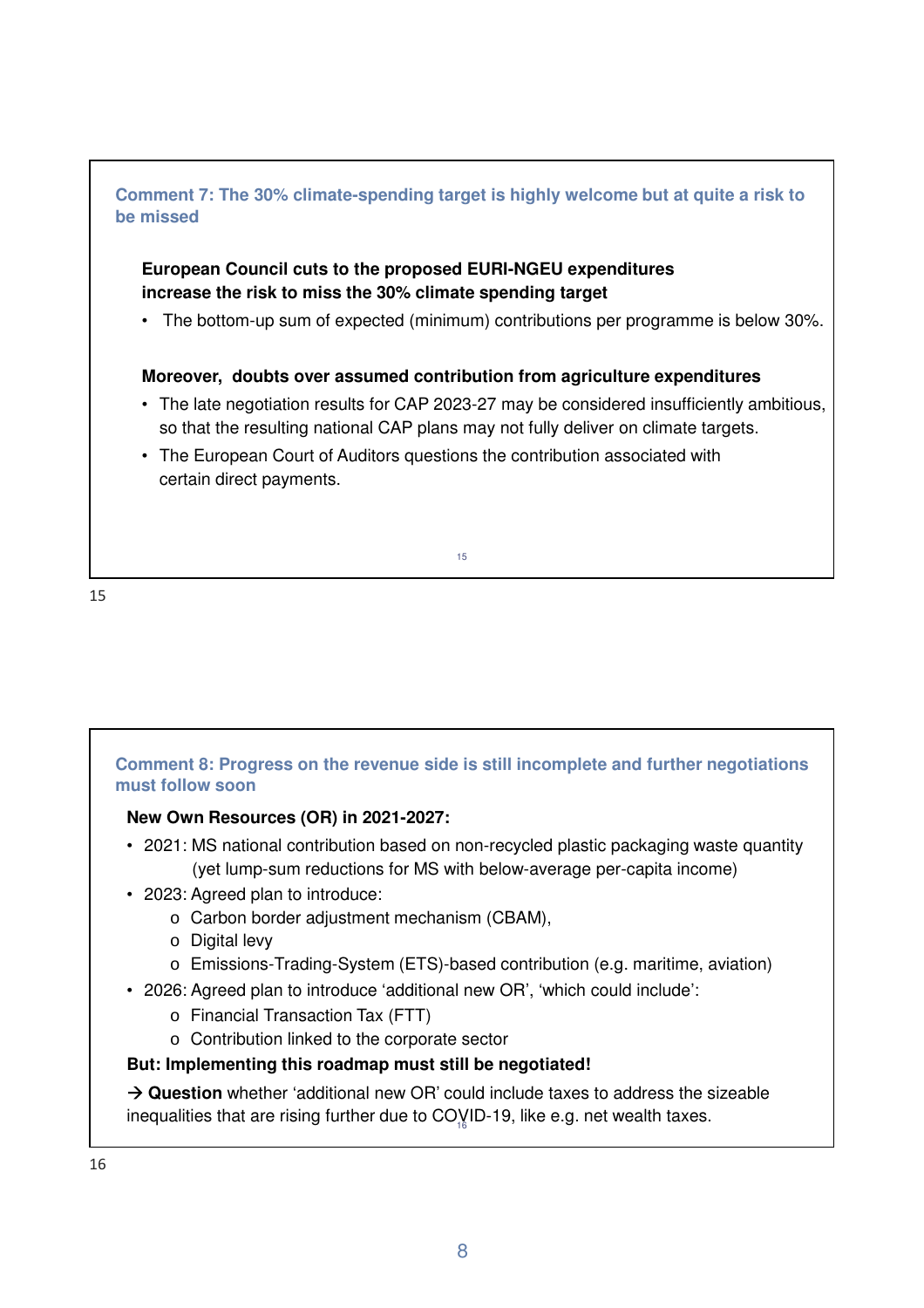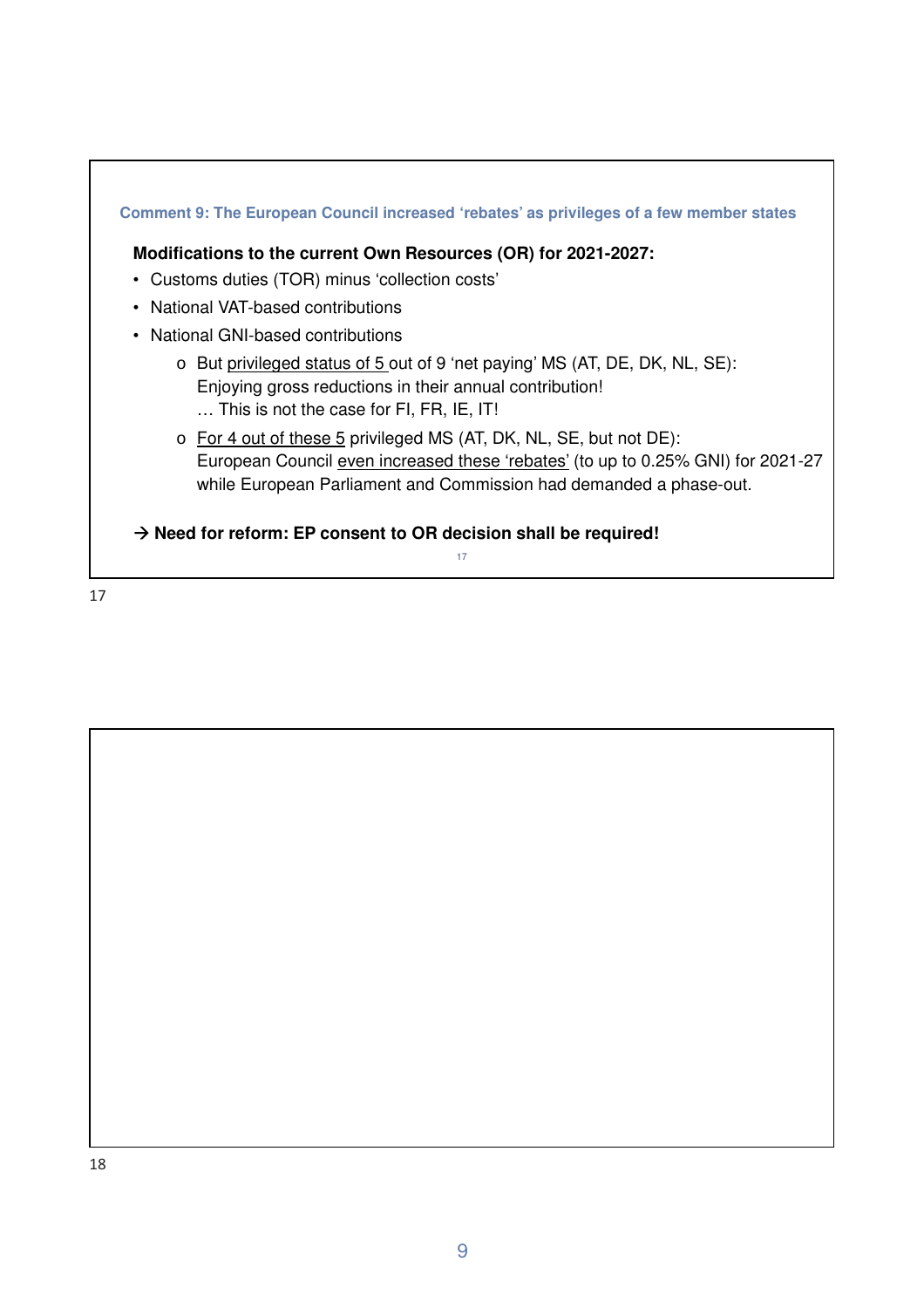



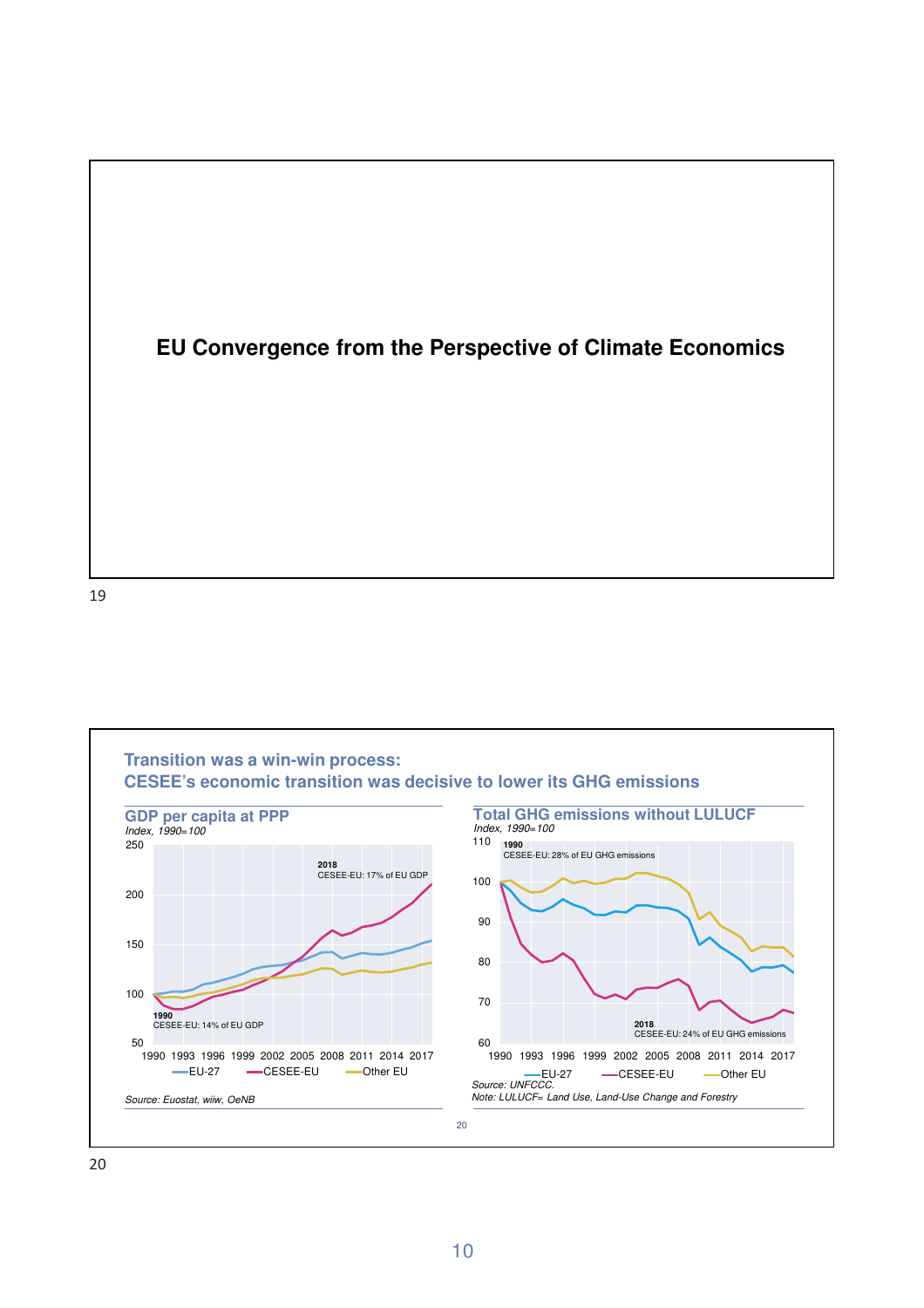

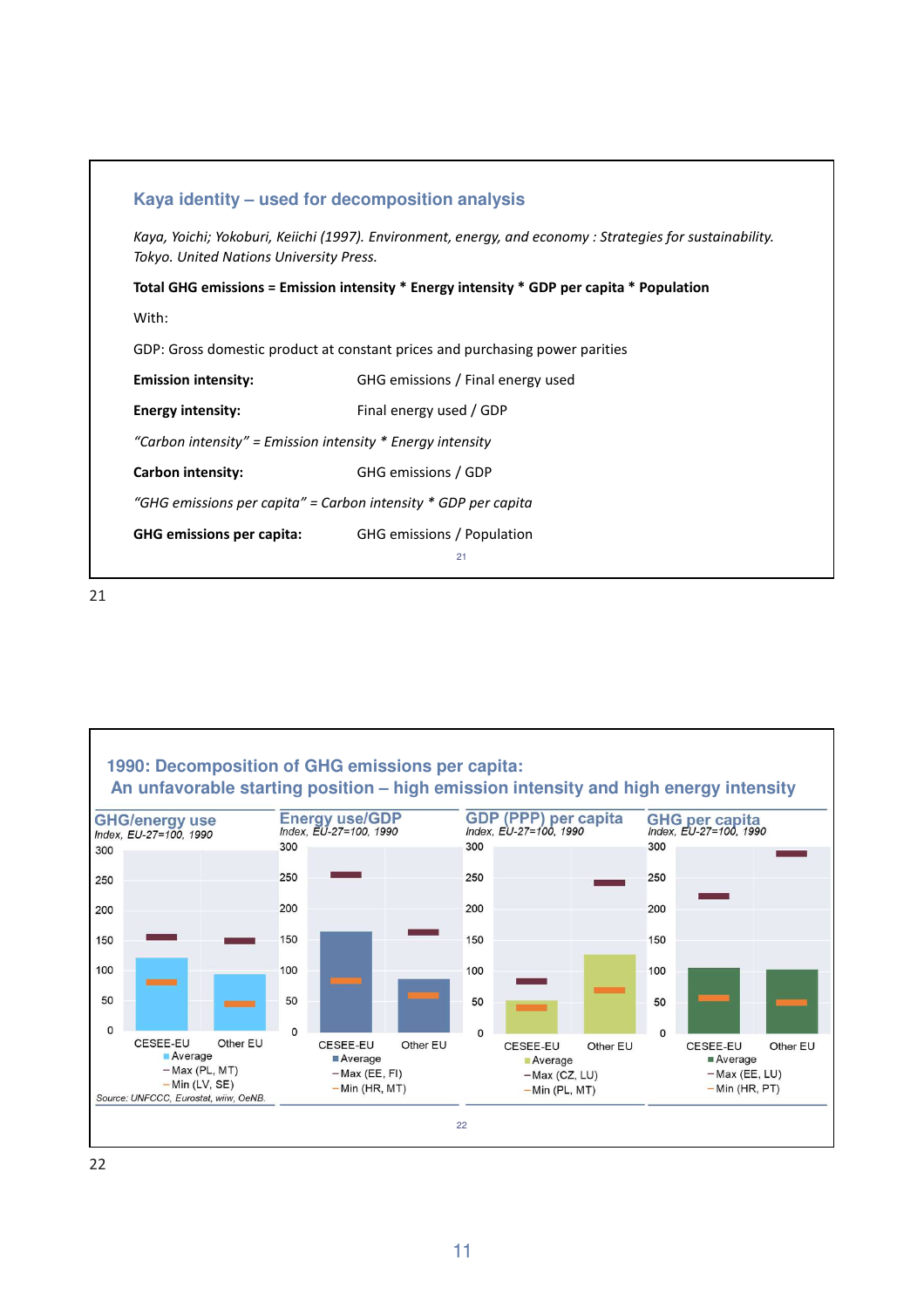

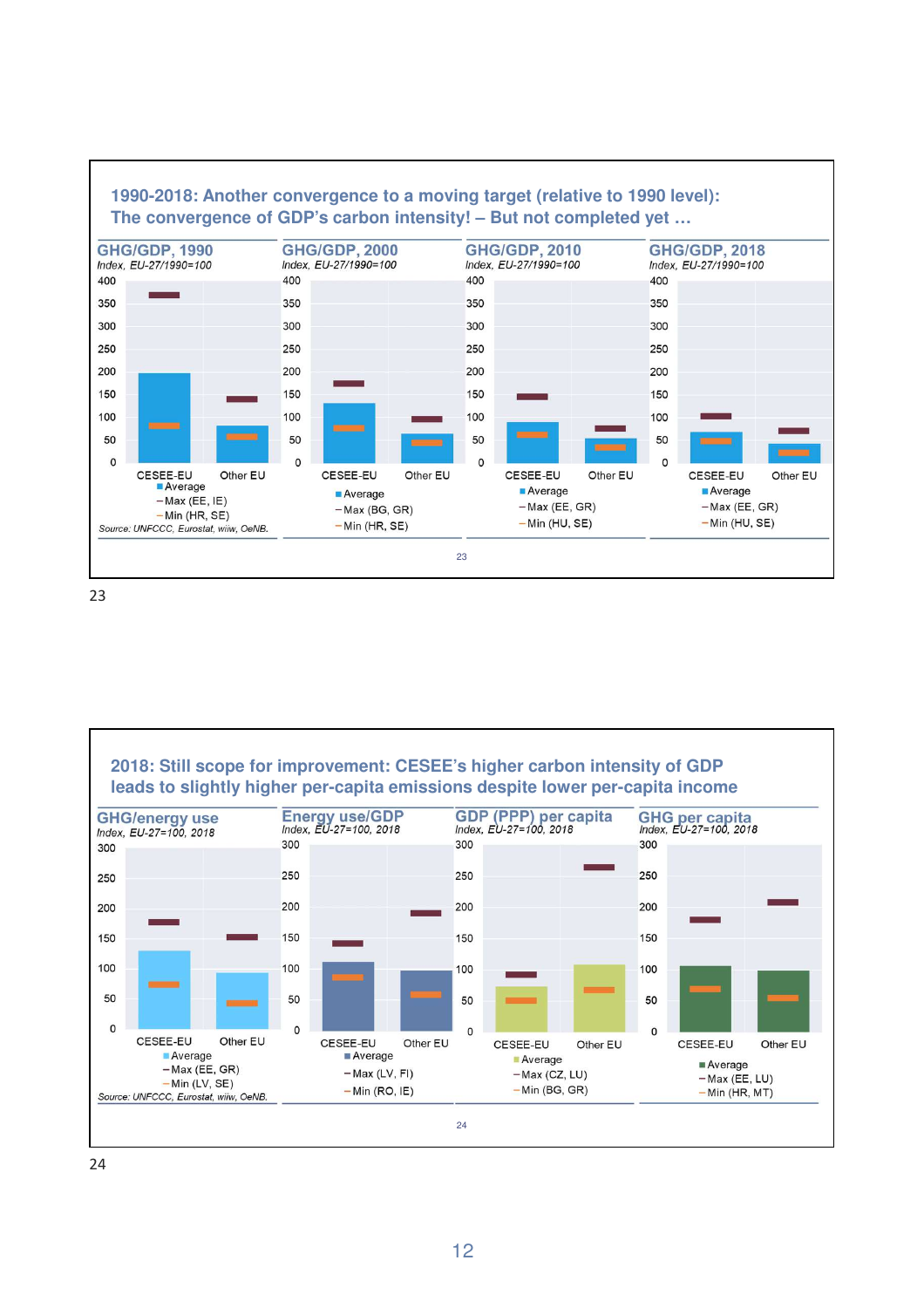

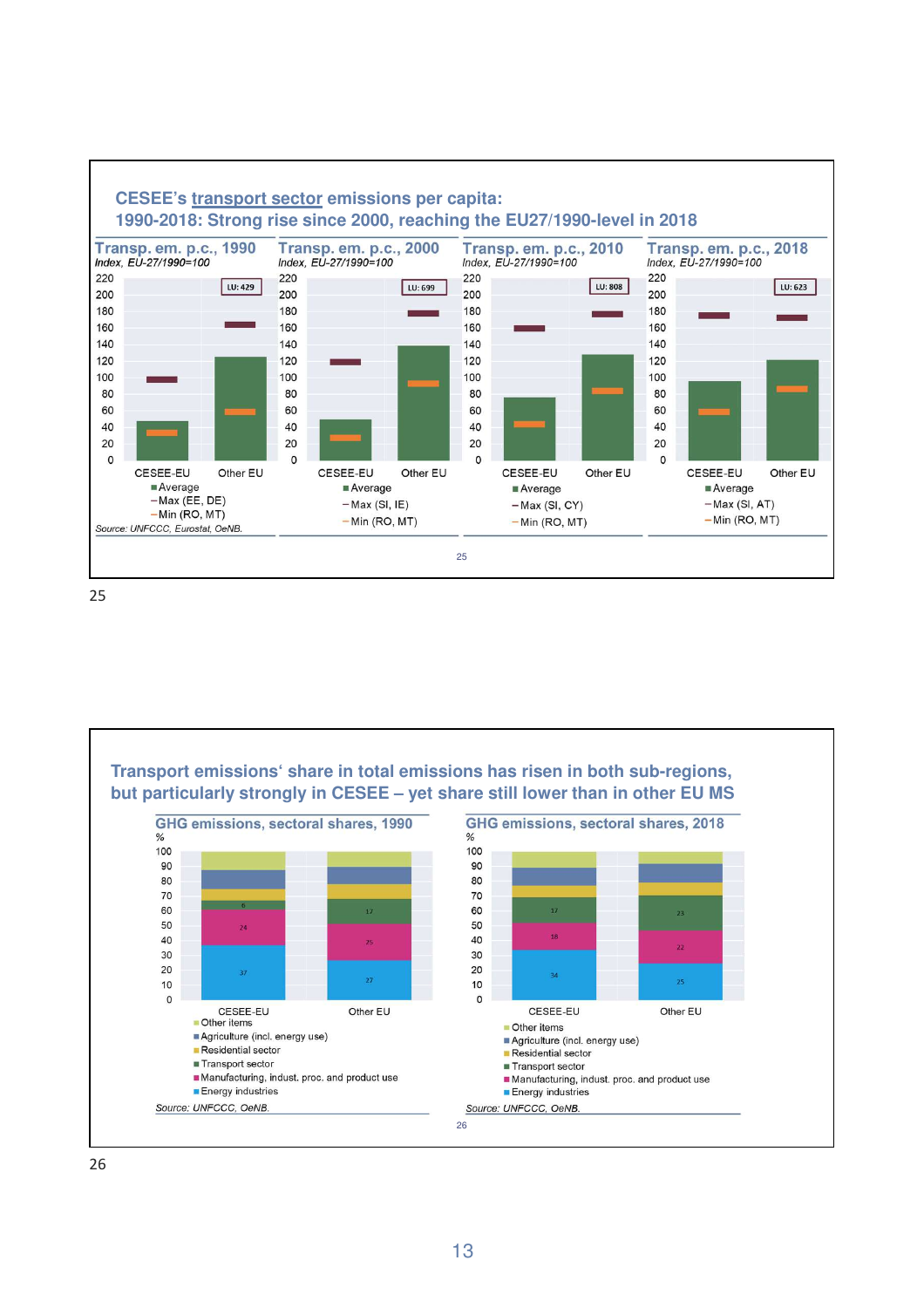



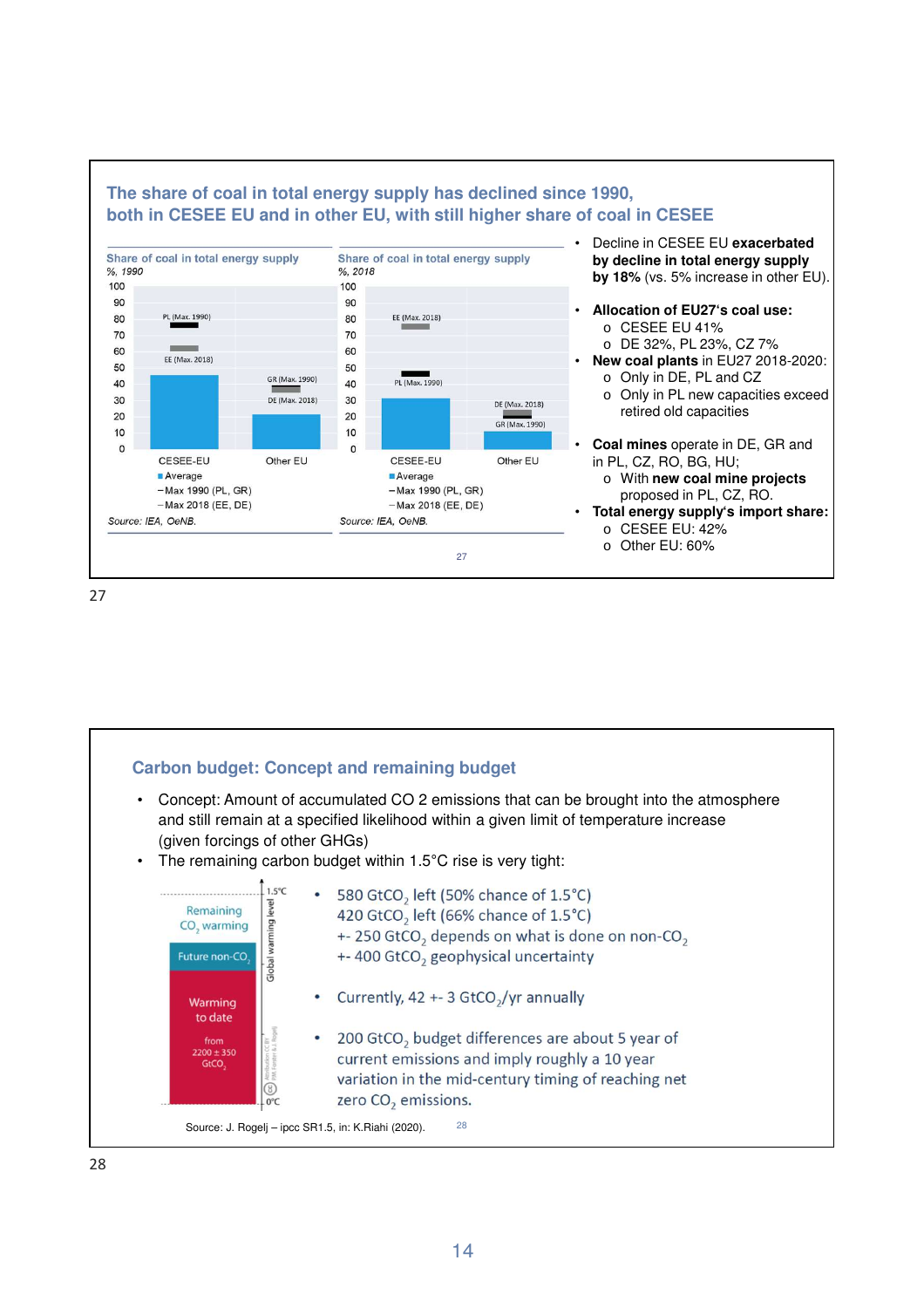



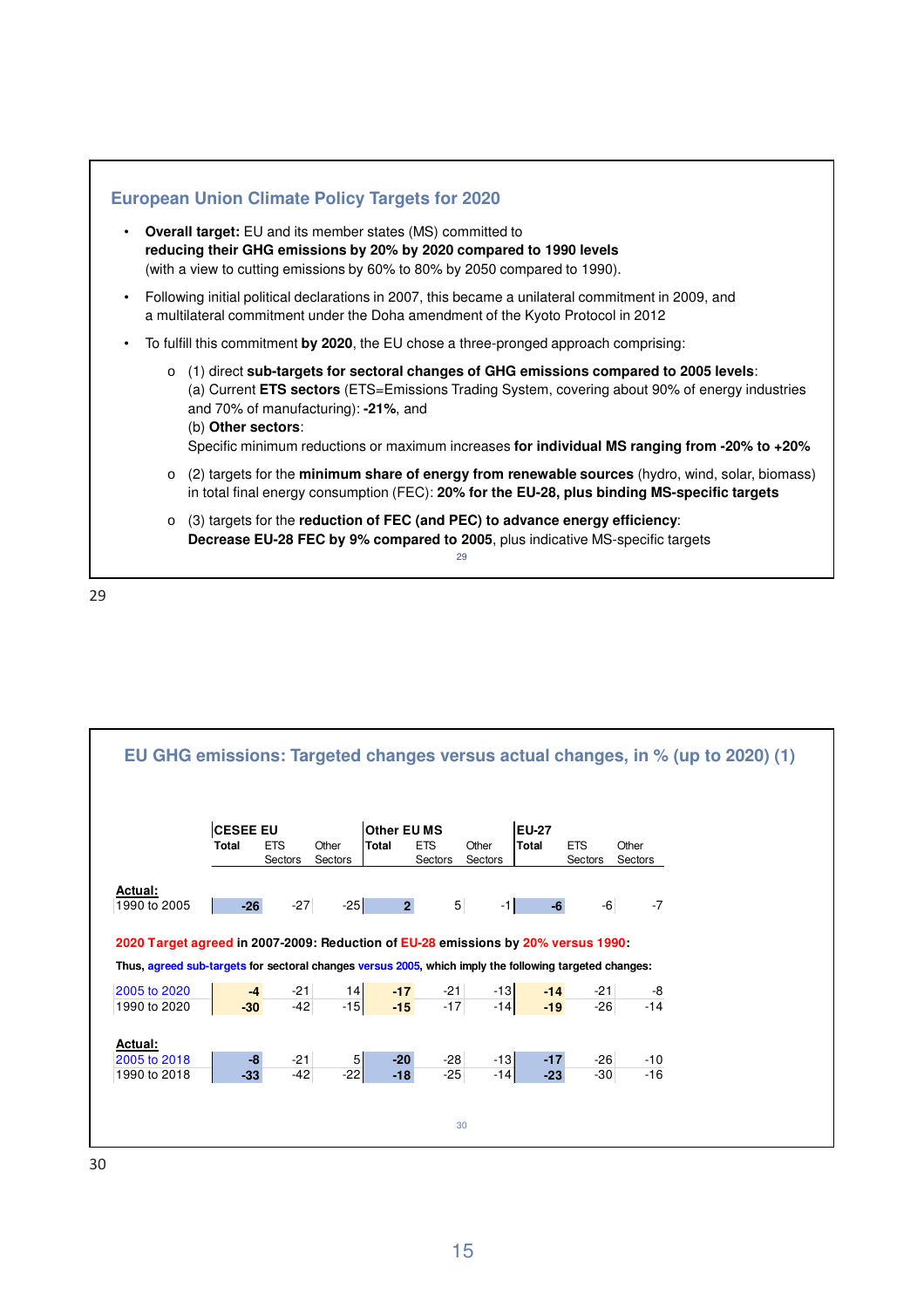

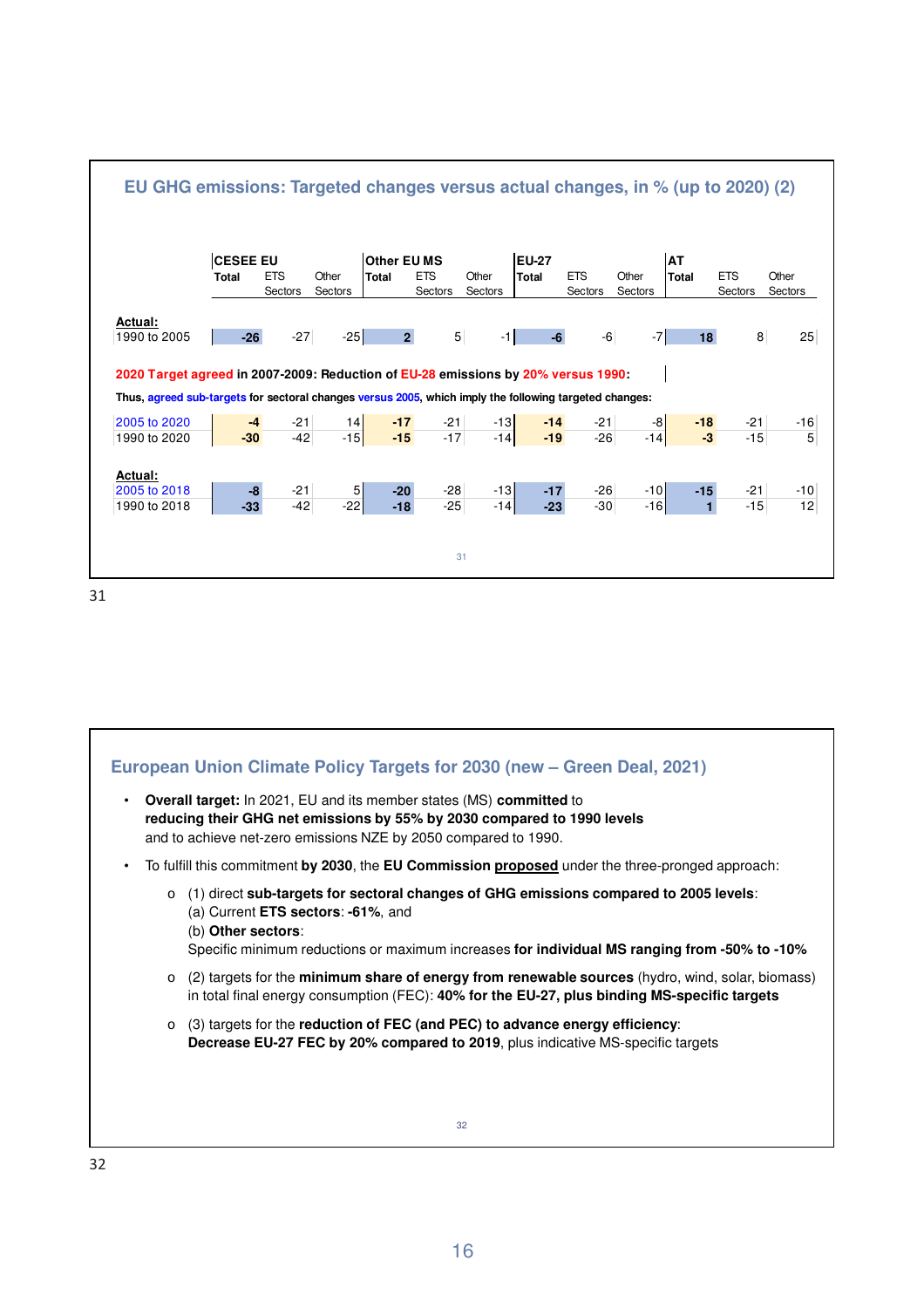



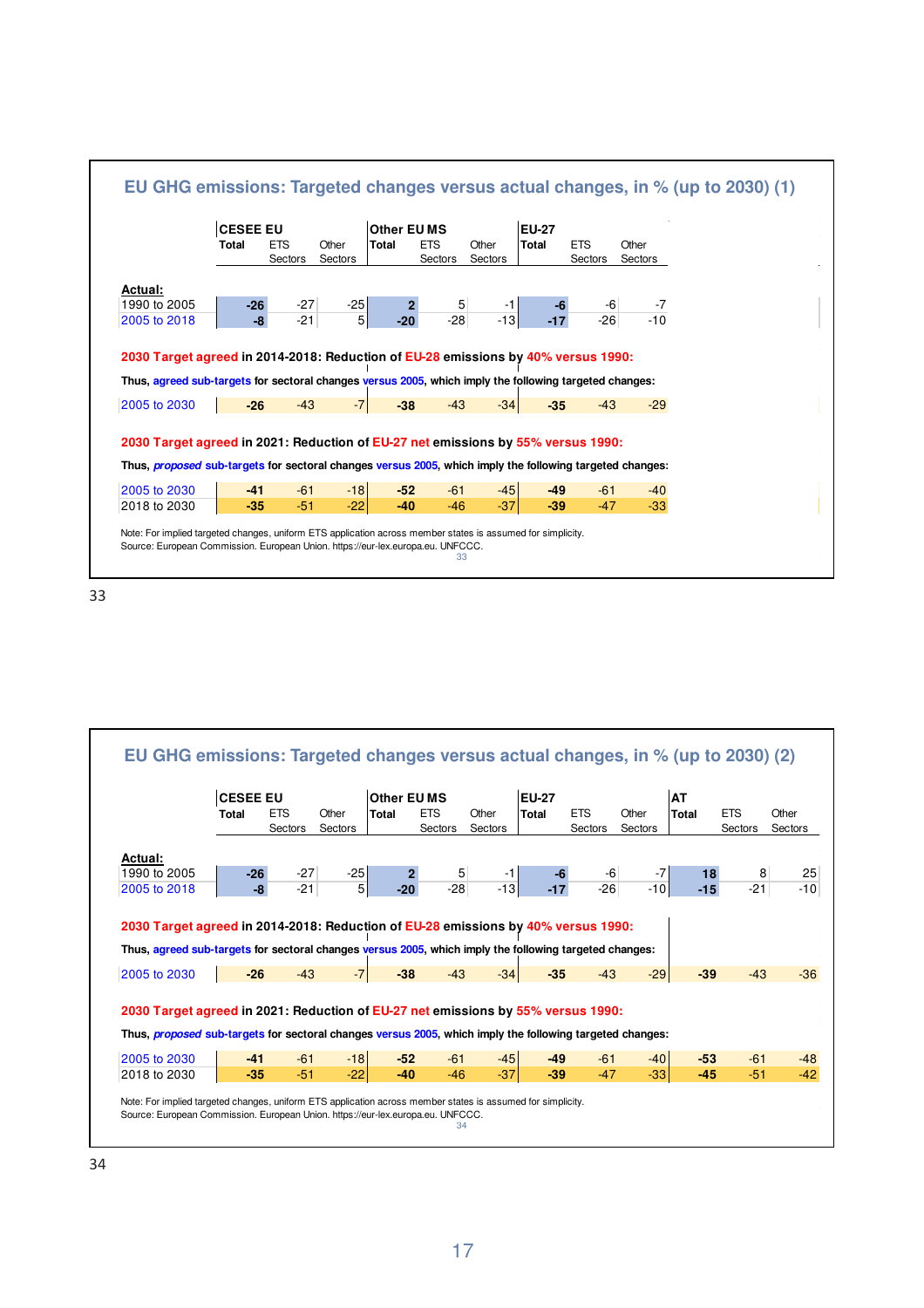|           | in EUR per tonne of CO2     |               |          |             |                          |               |          |  |
|-----------|-----------------------------|---------------|----------|-------------|--------------------------|---------------|----------|--|
|           | Calculated at exchange rate |               |          |             | <b>Calculated at PPP</b> |               |          |  |
|           | Weighted o/w:               |               | $o/w$ :  |             | Weighted o/w:            |               | $O/W$ :  |  |
|           | average                     | <b>Diesel</b> | Gasoline |             | average                  | <b>Diesel</b> | Gasoline |  |
| NL        | 251                         | 187           | 348      | GR          | 277                      | 185           | 372      |  |
| IT        | 243                         | 232           | 322      | IT          | 242                      | 231           | 321      |  |
| FI        | 236                         | 199           | 311      | <b>NL</b>   | 219                      | 163           | 304      |  |
| GR        | 230                         | 154           | 310      | PT          | 217                      | 199           | 346      |  |
| <b>FR</b> | 227                         | 212           | 306      | <b>FR</b>   | 204                      | 191           | 274      |  |
| <b>BE</b> | 220                         | 207           | 272      | <b>DE</b>   | 199                      | 163           | 267      |  |
| <b>DE</b> | 216                         | 177           | 290      | <b>BE</b>   | 195                      | 183           | 241      |  |
| <b>SE</b> | 205                         | 166           | 278      | FI          | 188                      | 159           | 248      |  |
| IE        | 201                         | 180           | 260      | IE          | 173                      | 154           | 223      |  |
| DK        | 198                         | 159           | 274      | ES          | 168                      | 153           | 239      |  |
| PT        | 183                         | 168           | 292      | <b>SE</b>   | 161                      | 130           | 218      |  |
| <b>AT</b> | 165                         | 149           | 213      | <b>DK</b>   | 148                      | 119           | 204      |  |
| ES        | 157                         | 142           | 223      | AT          | 146                      | 132           | 189      |  |
| LU        | 138                         | 126           | 205      | LU          | 110                      | 101           | 164      |  |
| Mean-14   | 215                         | 188           |          | 290 Mean-14 | 201                      | 176           | 272      |  |
| EE        | 205                         | 185           | 249      | EE          | 257                      | 233           | 313      |  |
| <b>SI</b> | 185                         | 169           | 242      | <b>CZ</b>   | 237                      | 225           | 312      |  |
| SK        | 177                         | 148           | 245      | SK          | 230                      | 193           | 319      |  |
| <b>CZ</b> | 168                         | 160           | 222      | HU          | 227                      | 206           | 264      |  |
| LV        | 150                         | 140           | 210      | SI          | 221                      | 202           | 289      |  |
| HU        | 146                         | 133           | 170      | PL.         | 219                      | 213           | 287      |  |
| PL.       | 132                         | 129           | 174      | LV          | 207                      | 193           | 290      |  |
| LT        | 131                         | 130           | 192      | LT          | 199                      | 198           | 291      |  |
| Mean-8    | 149                         | 141           |          | 195 Mean-8  | 223                      | 212           | 292      |  |

#### **Conclusions (1)**

- **SEE** economies **more vulnerable** to physical climate change than **CEE**
- **During first decade of** (first) **transition** CESEE performed **strong GHG emission reductions**
	- o mainly on the back of lower energy intensity, due to shift to services and new technology
	- o despite GDP growth (and unsustainable rise in transport sector emissions)
- **Thereafter**, **reductions** have been substantially **lower than before** 
	- o and lower than in **other EU** member states, reflecting partly less ambitious targets
- Thus, CESEE EU MS are still **to some degree laggards**
- Both CESEE and other EU MS **must step up their efforts** in the coming years
- For CESEE, this would also offer huge **opportunities** for their economic **catching up**
- Good reasons to **appreciate renewables**: low costs, energy independence, etc.
	- o (New **nuclear** energy plants are **not** even a bridging technology)
- **Modernize** the infrastructure to raise **energy efficiency**

36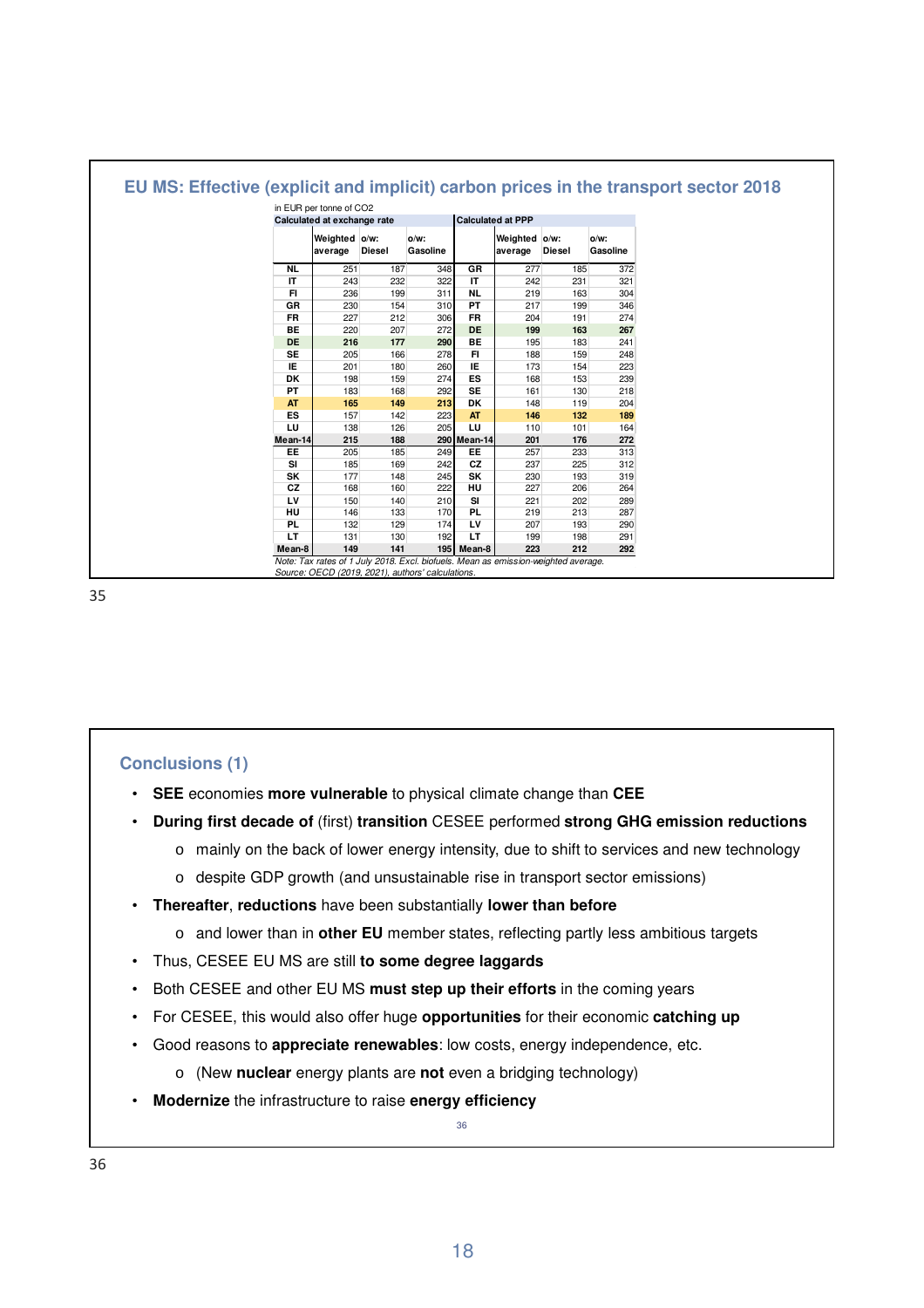### **Conclusions (2)**

#### **More general lessons**

- Addressing climate change does not always mean to sacrifice economic growth
	- o and it may often imply to enhance well-being immediately (e.g. by cutting air pollution)
- Setting targets is crucial
	- o and it's decisive that these targets are ambitious
- The EU on aggregate achieved its emission reduction targets for 2020
	- o during a period in which the costs of renewables were far higher than now

37